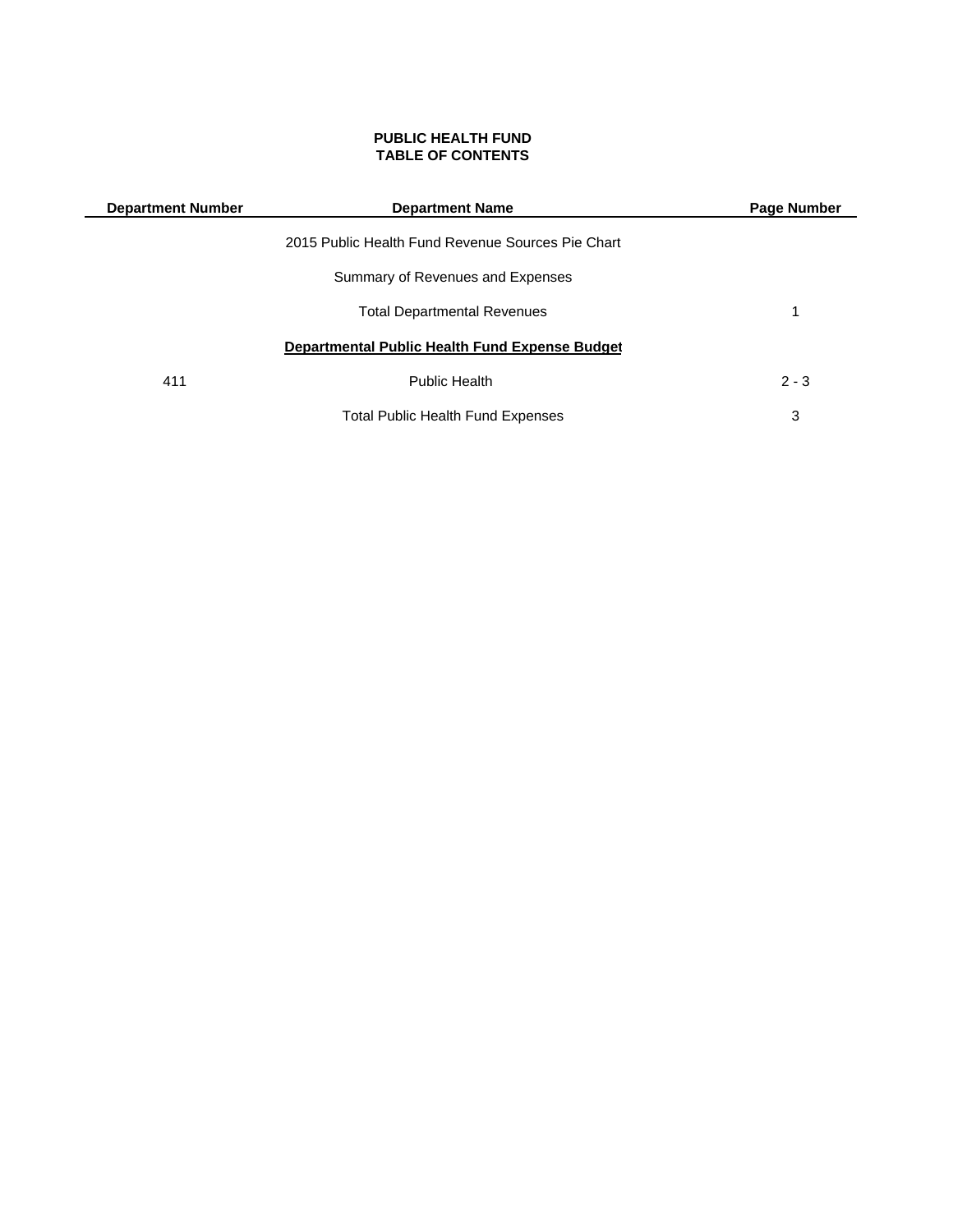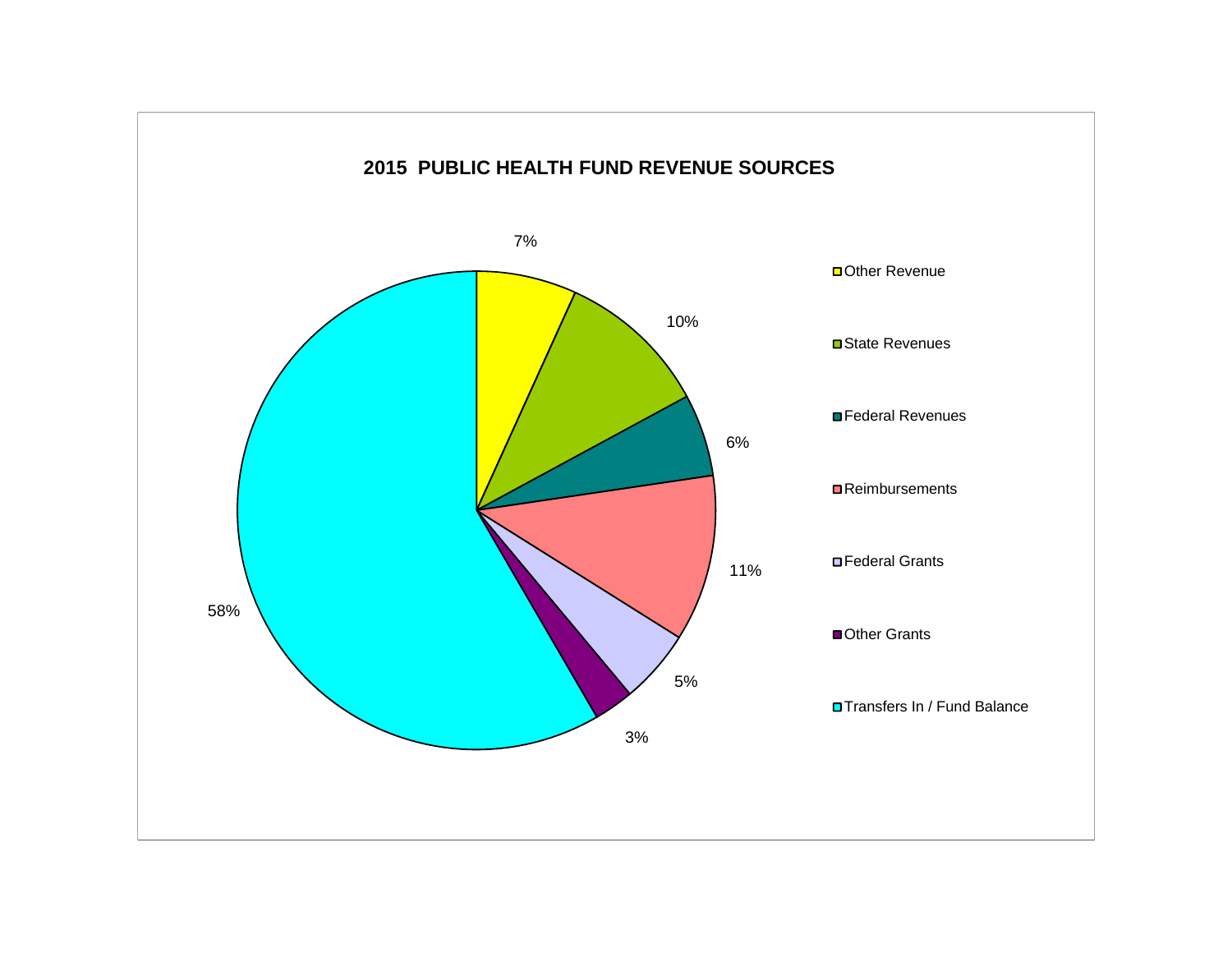**Public Health Fund Explanation of Certain Revenue from Pie Chart**

| <b>Other Revenue</b>               | \$                                                    | 20,984.00  | 7%   |
|------------------------------------|-------------------------------------------------------|------------|------|
| <b>State Revenues</b>              |                                                       | 31,991.00  | 10%  |
| <b>Federal Revenues</b>            |                                                       | 17,230.00  | 6%   |
| <b>Reimbursements</b>              |                                                       | 34,875.00  | 11%  |
| <b>Federal Grants</b>              |                                                       | 15,507.00  | 5%   |
| <b>Other Grants</b>                |                                                       | 8,300.00   | 3%   |
| <b>Transfers In / Fund Balance</b> |                                                       | 180,883.00 | 58%  |
|                                    | \$                                                    | 309,770.00 | 100% |
| Other Revenue (7%)                 |                                                       |            |      |
|                                    | \$9,216.00 School Agreements                          |            |      |
|                                    | \$10,000.00 Immunizations - Client paid               |            |      |
|                                    | \$1,768.00 Homemaker - Client Donation                |            |      |
|                                    | \$20,984.00                                           |            |      |
| State Revenues (10%)               |                                                       |            |      |
|                                    | \$27,182 Public Health Nursing Contract               |            |      |
|                                    | <b>Immunizations - State</b><br>\$4,809               |            |      |
|                                    | \$31,991                                              |            |      |
| <b>Federal Revenues (6%)</b>       |                                                       |            |      |
|                                    | \$17,230.00 Women, Infant and Children (WIC) Contract |            |      |
|                                    | \$17,230.00                                           |            |      |
| Reimbursements (11%)               |                                                       |            |      |

| <u>ILEIIIINUI SEIIIEIILS (TT /0)</u> |             |                                                 |
|--------------------------------------|-------------|-------------------------------------------------|
|                                      |             | \$30,156.00 San Miquel WIC Reimbursement        |
|                                      |             | \$4,719.00 San Miquel WIC Mileage Reimbursement |
|                                      | \$34,875.00 |                                                 |
| <b>Federal Grants (5%)</b>           |             |                                                 |
|                                      |             | \$15,507.00 Emergency Preparedness Grant        |
|                                      | \$15,507.00 |                                                 |
| Other Grants (3%)                    |             |                                                 |
|                                      |             | \$5,800.00 Grants - Other                       |
|                                      |             | \$2,500.00 Farmers Market                       |
|                                      | \$8,300,00  |                                                 |
| Transfers In / Fund Balance (58%)    |             |                                                 |
|                                      |             | \$155,883 Transfer in from General Fund         |

**Note - All revenue from pie chart can be found on page 1 (Departmental Revenues)**

**\$180,883**

| Public Health Fund - Fund Balance Summary |           |  |
|-------------------------------------------|-----------|--|
| January 1, 2015 Beginning Fund Balance    | \$65,787  |  |
| 2015 Budgeted Revenues                    | \$309,770 |  |
| <b>Total Public Health Fund</b>           | \$375,558 |  |
| <b>Less 2015 Budgeted Expenditures</b>    | \$309,770 |  |
| <b>Revenue over Expenditures</b>          | \$65,787  |  |
|                                           |           |  |

**\$25,000 Use of Fund Balance**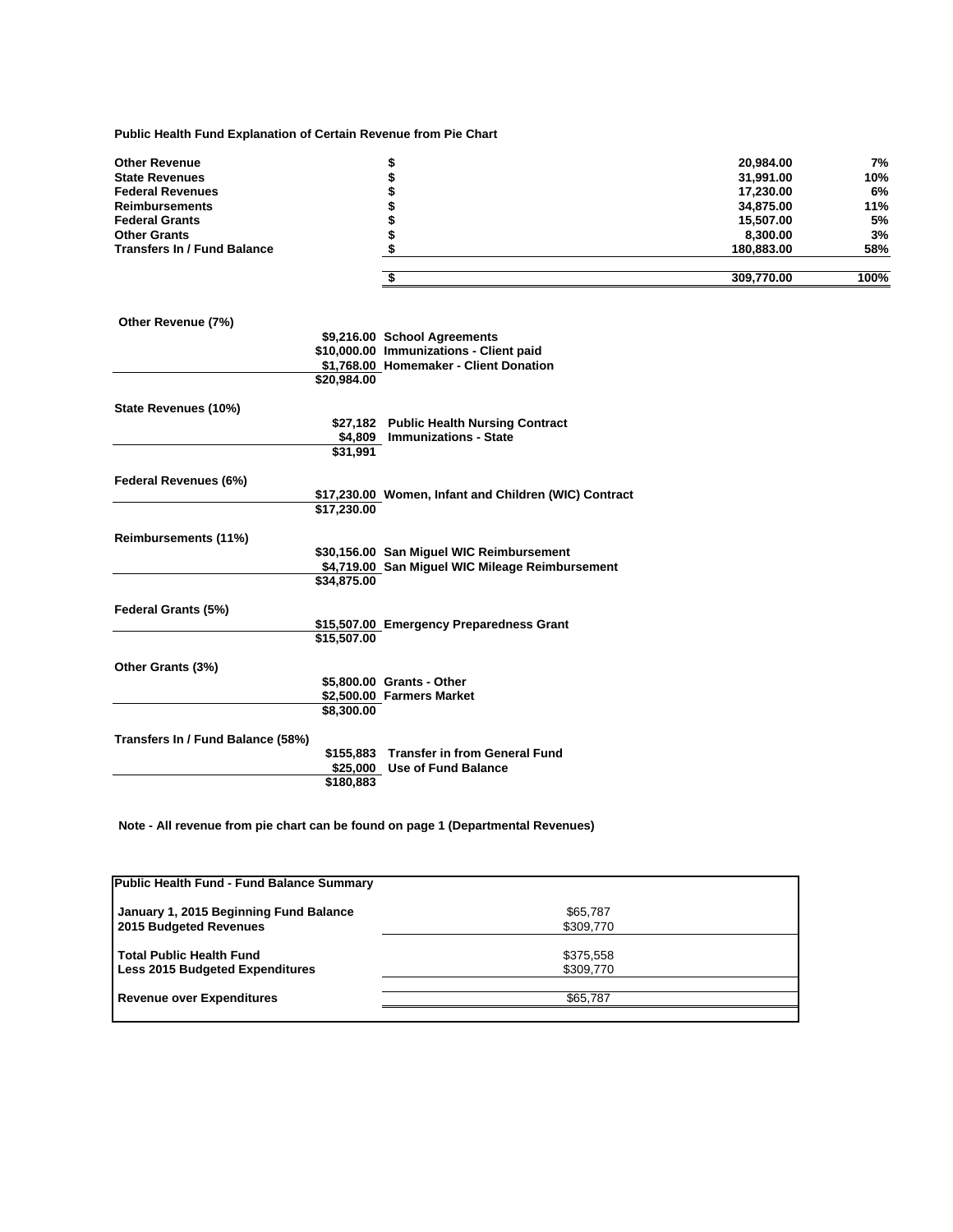# OUR A Y COUNTY REVENUE & EXPENSE REPORT - UNAUDITED AS OF: JANUARY 1ST. 2015

e90-PUBLIC HEALTH FUND FINANCIAL SUMMARY

|                     | <b>CURRENT</b><br><b>BUDGET</b> | <b>CURRENT</b><br>PERIOD | YEAR TO DATE<br><b>ACTUAL</b> | <b>BUDGET</b><br><b>BALANCE</b> | % OF<br><b>BUDGET</b> |
|---------------------|---------------------------------|--------------------------|-------------------------------|---------------------------------|-----------------------|
| REVENUE SUMMARY     |                                 |                          |                               |                                 |                       |
| PUBLIC HEALTH       | 309,770.07                      | 0.00                     | 0.00                          | 309,770.07                      | 0.00                  |
| TOTAL REVENUES      | 309,770.07                      | 0.00                     | 0.00                          | 309,770.07                      | 0.00                  |
| EXPENDITURE SUMMARY |                                 |                          |                               |                                 |                       |
| PUBLIC HEALTH       | 309,770.07                      | 0.00                     | 0.00                          | 309,770.07                      | 0.00                  |
| TOTAL EXPENDITURES  | 309,770.07                      | 0.00                     | 0.00                          | 309,770.07                      | 0.00                  |
|                     |                                 |                          |                               |                                 |                       |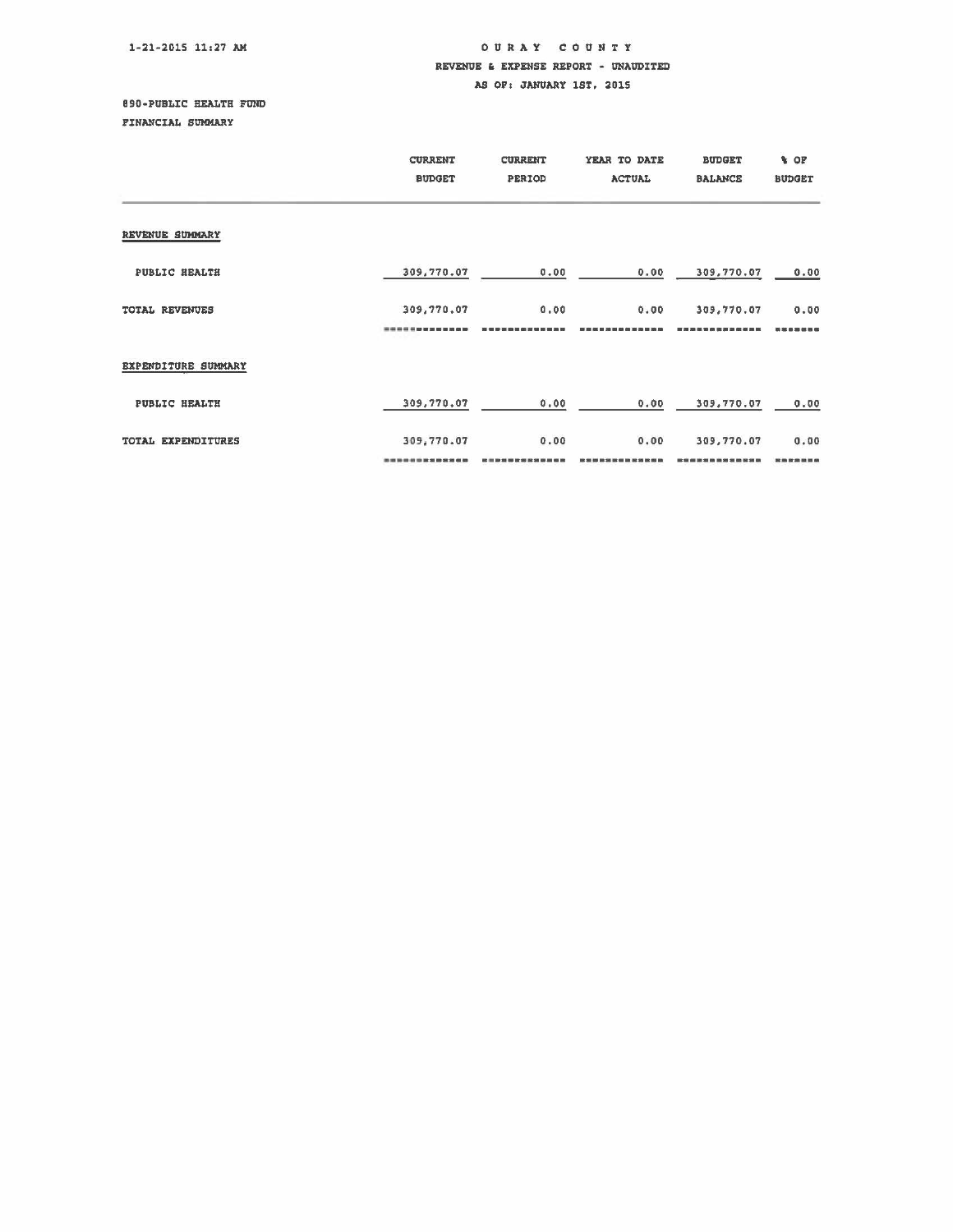1-21-2015 11128 AM

# OURAY COUNTY BUDGET REPORT AS OFI JANUARY 1ST, 2015

890-PUBLIC HEALTH FOND

REVENUES

|                                        | 2013            | 2014           | 2014           | 2015             |
|----------------------------------------|-----------------|----------------|----------------|------------------|
|                                        | <b>ACTUAL</b>   | <b>BUDGET</b>  | <b>ACTUAL</b>  | <b>BUDGET</b>    |
|                                        |                 |                |                |                  |
| <b>PUBLIC HEALTH</b>                   |                 |                |                |                  |
| OTHER REVENUE                          |                 |                |                |                  |
| 411-6130 SCHOOL AGREEMENTS             | 14, 166.67      | 7,500.00       | 9,216.00       | 9,216.00         |
| 411-6136 IMMUNIZATIONS-CLIENT PAID     | 8,305.54        | 10,000.00      | 7,068.62       | 10,000.00        |
| 411-6137 HOMEMAKER CLIENT DONATION     | 5,607.41        | 5,000.00       | 3,517.50       | 1,768.00         |
| TOTAL OTHER REVENUE                    | 28,079.62       | 22,500.00      | 19,802.12      | 20.984.00        |
| STATE REVENUES                         |                 |                |                |                  |
| 411-6301 PUBLIC HEALTH NURSING CONTRAC | 28,918.75       | 23,405.00      | 20,813.17      | 27,182.00        |
| 411-6318 IMMUNIZATIONS - STATE         | 6,731.50        | 6,819.00       | 7,131.28       | 4,809,00         |
| TOTAL STATE REVENUES                   | 35,650.25       | 30,224.00      | 27,944.45      | 31,991.00        |
| <b>FEDERAL REVENUES</b>                |                 |                |                |                  |
| 411-5402 WIC CONTRACT - FEDERAL        | 12,724.91       | 14,044.00      | 15,044.00      | 17,230.00        |
| TOTAL FEDERAL REVENUES                 | 12.724.91       | 14,044.00      | 15,044.00      | 17,230.00        |
| REIMBURSEMENT                          |                 |                |                |                  |
| 411-6550 REIMBURSEMENTS                | 1,312.73        | 100.00         | 2.821.16       | 0.00             |
| 411-6552 REIMBURSEMENTS S. M. WIC      | 22,461.26       | 28,578.60      | 20,631.04      | 30,155.96        |
| 411-6556 REIMBURSEMENT WIC MILEAGE     | 4,677.19        | 2,800.00       | 4,691.31       | 4,719.00         |
| 411-6559 INSURANCE REIMBURSEMENT       | 0.00            | 4,000.00       | 3,666.52       | 0.00             |
| TOTAL REIMBURSEMENT                    | 28,451.18       | 35,478.60      | 31,810.03      | 34,874.96        |
| STATE GRANTS                           |                 |                |                |                  |
| <b>TOTAL</b>                           |                 |                |                |                  |
| <b>FEDERAL GRANTS</b>                  |                 |                |                |                  |
| 411-6765 EMERG PREPAREDNESS GRANT      | 19,463.96       | 15,523.00      | 10,647.10      | 15,507.00        |
| TOTAL FEDERAL GRANTS                   | 19,463.96       | 15,523.00      | 10,647.10      | 15,507.00        |
| <b>OTHER GRANTS</b>                    |                 |                |                |                  |
| 411-6782 GRANTS                        | 8,300.00        | 10,000.00      | 5,350.00       | 5,800.00         |
| 411-6783 FARMERS MARKET                | 0.00            | 2,500.00       | 2,500.00       | 2,500.00         |
| TOTAL OTHER GRANTS                     | 8,300.00        | 12,500.00      | 7.850.00       | 8,300.00         |
| OTHER SOURCES/USES                     |                 |                |                |                  |
| 411-6990 TRANSFERS IN                  | 172,653.98      | 174,620.59     | 149,620.59     | 155,883.11       |
| 411-6991 FUND BALANCE TRANSFER         | 0.00            | 0.00           | 25,000.00      | 25,000.00        |
| TOTAL OTHER SOURCES/USES               | 172,653.98      | 174,620.59     | 174,620.59     | 180,883.11       |
| TOTAL PUBLIC HEALTH                    | 305, 323, 90    | 304,890.19     | 287,718.29     | 309,770.07       |
|                                        | --------------- | -------------  | -------------- | ---------------- |
|                                        |                 |                |                |                  |
| *** TOTAL REVENUES ***                 | 305, 323.90     | 304,890.19     | 287,718.29     | 309,770.07       |
|                                        | --------------- | -------------- | *************  |                  |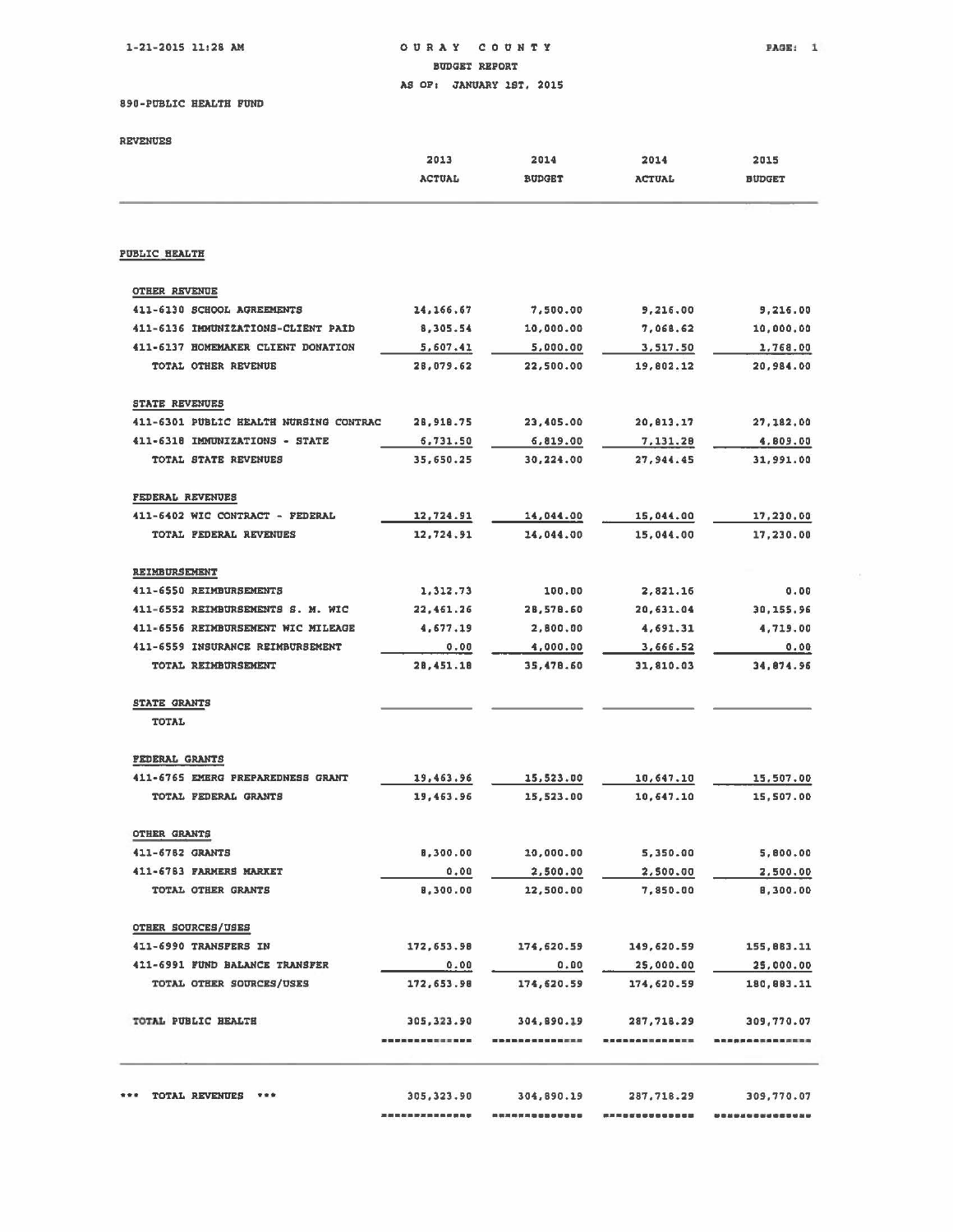#### 21~2015 11;28 AM 0 U RAY COUNTY PAGE l • BUDGET REPORT

AS OF: JANUARY 1ST, 2015

890-PUBLIC HEALTH FUND<br>PUBLIC HEALTH

DEPARTMENTAL EXPENDITURES

|                                    | 2013          | 2014          | 2014          | 2015          |
|------------------------------------|---------------|---------------|---------------|---------------|
|                                    | <b>ACTUAL</b> | <b>BUDGET</b> | <b>ACTUAL</b> | <b>BUDGET</b> |
|                                    |               |               |               |               |
| PERSONNEL/EMPL BENEFITS            |               |               |               |               |
| 411-7110 SALARIES                  | 144,988.05    | 156,122.10    | 137,662.97    | 173,266.11    |
| 411-7115 FICA                      | 11,030.78     | 12,055.83     | 10,489.40     | 13,378.45     |
| 411-7116 RETIREMENT                | 3,534.03      | 6,808.86      | 3,909.42      | 3,418.20      |
| 411-7120 HEALTH INSURANCE          | 13,990.00     | 12,506.88     | 13,045.00     | 8,568.00      |
| 411-7126 LIFE / ADAD               | 47.88         | 0.00          | 48.00         | 0.00          |
| 411-7160 TRAVEL                    | 288.60        | 3,800.00      | 2,271.48      | 3.550.00      |
| 411-7161 TRAINING                  | 2,120.98      | 1,500.00      | 700.60        | 1,500.00      |
| 411-7162 MILEAGE                   | 1,236.96      | 2,200.00      | 3,754.27      | 2,200.00      |
| 411-7163 MILEAGE - WIC             | 4,158.73      | 3,705.00      | 5,478.37      | 3,738.00      |
| 411-7176 UNEMPLOYMENT INS          | 426.34        | 500.00        | 381.41        | 500.00        |
| 411-7196 EMPLOYEE MERIT            | 330.52        | 1,470.52      | 954.00        | 1,615.51      |
| TOTAL PERSONNEL/EMPL BENEFITS      | 192,160.07    | 200,669.19    | 178,694.92    | 211,734.27    |
| CONTRACTUAL/PROF. SERV.            |               |               |               |               |
| 411-7230 PROFESSIONAL SERVICES     | 12,277.59     | 9,682.00      | 14,613.38     | 8,190.00      |
| 411-7297 LEASES                    | 10.00         | 10.00         | 10.00         | 10.00         |
| TOTAL CONTRACTUAL/PROF. SERV.      | 12,287.59     | 9,692.00      | 14,623.38     | 8,200.00      |
| <b>SUPPLIES</b>                    |               |               |               |               |
| 411-7310 OFFICE SUPPLIES           | 1,260.30      | 1,200.00      | 1,593.67      | 1,164.80      |
| 411-7320 MEDICAL SUPPLIES          | 301.97        | 1,500.00      | 595.76        | 1,250.00      |
| TOTAL SUPPLIES                     | 1,562.27      | 2,700.00      | 2,189.43      | 2,414.80      |
| OPERATING COSTS                    |               |               |               |               |
| 411-7405 OFFICE EQUIPMENT          | 140.83        | 500.00        | 92.92         | 500.00        |
| 411-7406 EQUIPMENT - OTHER         | 0.00          | 900,00        | 1,742.48      | 450.00        |
| 411-7415 DUES / SUBSCRIPTIONS      | 659.00        | 1,510.00      | 1,180.00      | 1,400.00      |
| 411-7417 UTILITIES                 | 4,643.76      | 6,500.00      | 7,155.73      | 7,500.00      |
| 411-7420 TELEPHONE / INTERNET      | 3,046.49      | 3,047.00      | 3,544.05      | 3,047.00      |
| 411-7421 CELLULAR                  | 1,003.94      | 985.00        | 768.00        | 985.00        |
| 411-7427 VACCINES                  | 6,636.71      | 8,935.00      | 6,797.62      | 7,050.00      |
| 411-7430 POSTAGE                   | 104.50        | 216.00        | 131.50        | 200,00        |
| 411-7435 VEHICLE REPAIRS           | 496.00        | 600.00        | 267.90        | 200.00        |
| 411-7440 FUEL                      | 2,512.65      | 1,500.00      | 559.04        | 600.00        |
| 411-7455 BUILDING MAINTENANCE      | 644.23        | 1,612.00      | 463.66        | 1,500.00      |
| 411-7480 ADVERTISEMENT / MARKETING | 268.75        | 1,150.00      | 498.40        | 1,000.00      |
| TOTAL OPERATING COSTS              | 20,156.86     | 27,455.00     | 23,201.30     | 24, 432.00    |
|                                    |               |               |               |               |
| <b>DONATIONS/CONTRIBUTIONS</b>     |               |               |               |               |
| 411-7512 MOSQUITO CONTROL          | 4,500.00      | 5,000.00      | 4,500.00      | 5,000.00      |
| TOTAL DONATIONS/CONTRIBUTIONS      | 4,500.00      | 5,000.00      | 4,500.00      | 5,000.00      |